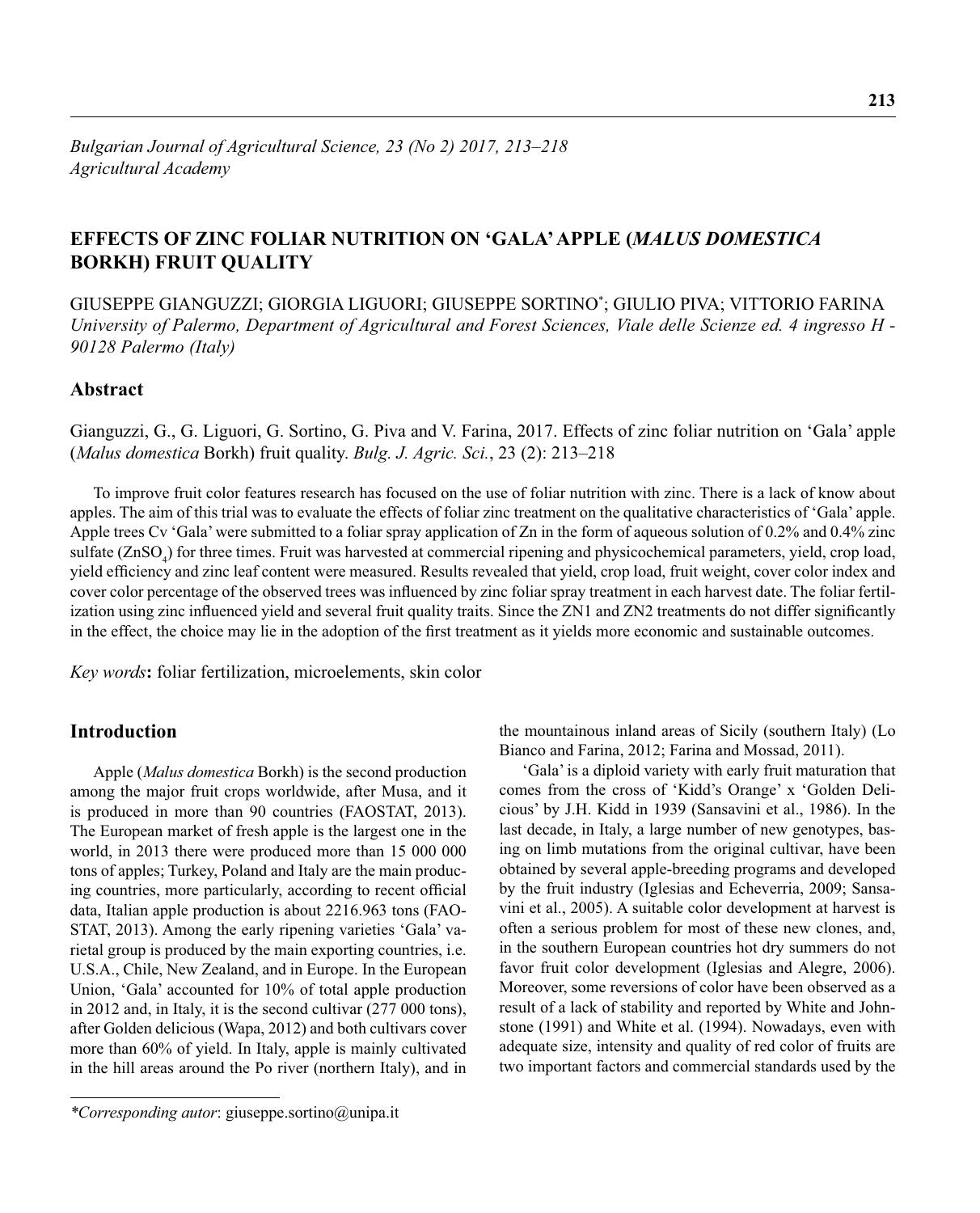European Union (EU) to evaluate quality of fruit (Reg. CE No. 1238/2005) (DOUE, 2005) thus a reduction (Iglesias and Alegre, 2006) of intensity and quality of color is generally associated with a low consumer acceptance (Baugheret al., 1990; Crassweller and Hollender, 1989). Therefore, intense red color and uniformity of pattern is very important for this variety.

The cyanidin-3-galactoside (Sun and Francis, 1967) is the most important pigment responsible for the red color of apple and it belongs to the family of red pigments called anthocyanins.

According to previous literature light (Lancaster, 1992; Arakawa, 1991; Saure, 1990; Tan, 1980; Downset al., 1965), temperature (Faragher, 1993; Blankenship, 1987) and cultivar (Iglesias et al., 1999; Curry, 1997; Iglesias, 1996; Warrington et al., 1990; Arakawa, 1988; Dickinson and White, 1986) are the main elements that influence red color. In southern Europe, under typical climatic conditions, there are many techniques that can be used to attain a certain degree of red color. Apples are harvested progressively, in several picks, in order to obtain fruit with optimum color and high market value (Marsh et al., 1996). A delayed harvest influences negatively quality of fruit (firmness, storability) and increases the incidence of fruit cracking in 'Gala' apples (Iglesias et al., 2008).

Moreover, to improve color features (hue and distribution), recent research has focused on the use of foliar nutrition, with micro and macro elements, more particularly, many researches have been carried out on the use of foliar nutrition using N, P, K (Fallahi et al., 1984) and Ca, some other studies focused on the application of zinc (Sokri et al., 2015; Ojeda-Barrios et al., 2014; de Angelis et al., 2011; Khayyat et al., 2007; Boaretto et al., 2002), which is a cofactor of over 300 enzymes and proteins and it was used on cell division, nucleic acid metabolism, and protein synthesis (Marschner, 1986). The biological importance of zinc in plant growth was found at the beginning of the 20<sup>th</sup> century when zinc deficiency symptoms were observed on corn (Mazé, 1915), on peach (*Prunus persica* Batsch) (Chandler et al., 1931) and pecan (*Carya illinoensis)* (Alben et al., 1932). Zinc deficiency reduces plant growth, pollen viability, flowering, number of fruits and seed production (Nadergoli et al., 2011; Kaya et al., 2005; Sharma et al., 1990). Indeed, zinc is an important microelement involved in many catalytic reactions. It has a reduced mobility within the plant and in soil and thus, it is absorbed with difficulty by the roots. The portion of Zn taken up by the trees using the foliar treatment was greater than the amount absorbed through the soil application (Amiri et al., 2008; Ferguson and Watkins, 1989). Zn is quite mobile and it is able to distribute itself in all the woody parts of plants including roots, and more than 50% in new shoots. Hipps and Davies (2001) observed a positive effect in apple trees with a reduction of blooming and fruit set without negative influence on fruit firmness or peel color. In citrus, grapes (Swietlik, 2002), pomegranate (Hasaniet al., 2012), olive (Ramezani et al., 2010), walnut (Keshawarz, 2011), zinc foliar spray has a positive effect on fruit production. This effect can be considered useful for apple varieties, particularly for 'Gala', in those climatic areas where it is difficult to reach the optimal size and color.

*The aim* of this research is to evaluate the effects of foliar zinc treatment on the qualitative characteristics of 'Gala' apple fruits cultivated in mountainous areas where it is not easy to reach the best of standards color. Moreover, another objective is to point out the best zinc nutritional supply for 'Gala' apple fruit, in order to avoid plant toxicity and economic waste of plant nutrients and hand-labor.

## **Materials and Methods**

Sixty 12-years old uniform trees of apple 'Gala' clone 'Galaxy', grafted on M9 rootstock, planted in 4 x 1.5 m row and trained to central leader, and cultivated in the inland areas of Sicily  $(37^{\circ} 49' N; 13^{\circ} 53' E, 805 m a.s.l.)$  were used for this study. Trees were selected and divided by three groups of 20 trees. The soil was a clay loam (53% (by volume) sand, 18% silt and 29 % clay) with pH 7.3 and 18 g/kg active carbonates. At field capacity, soil water content was around  $0.26 \text{ m}^3/\text{m}^3$ and soil water potential around  $-17$  kPa. The first two groups were treated with a foliar spray application of Zn in the form of aqueous solution of 0.2% (ZN1) and 0.4% (ZN2) zinc sulfate  $(ZnSO<sub>4</sub>)$ , whereas a group of 20 trees was sprayed with tap water (CTR). The plants were sprayed at the rate of  $10$  L tree<sup>-1</sup> drop-offby using a hand-sprayer immediately after sunset. The Zn solution was sprayed on trees 30 days after fruit set stage (30 June), when the fruit started to change skin color (15 July) and 20 days before the first harvest  $(1<sup>st</sup> August)$  by using hand held sprayer, until the complete wetting of leaves, having sprayed more than once, as zinc is not easily absorbed and transported by leaves (Swietlik, 2002; Hipps and Davies, 2001).

Fruit were harvested at commercial ripening stage on 18, 22 and 25 August according to their maturity level, using a Starch Pattern Index (SPI), 1-10 point scale as maturity indicator (from 1 for full starch, so immature, to than 10 for low starch, over mature) (Iglesias et al., 2008). A sample of 10 fruits per tree was submitted to the analyses. Biometrical (transversal diameter, height/diameter ratio, weight) and chemical-physical characteristics (total soluble solid, titratable acidity) were observed. Fruit weight (FW) was determined by digital scale (Gibertini, Italy); transversal diameter (TD) by a digital caliper TR53307 (Turoni, Forlì, Italy); flesh firmness (FF) by a digital penetrometer TR5325 (Turoni,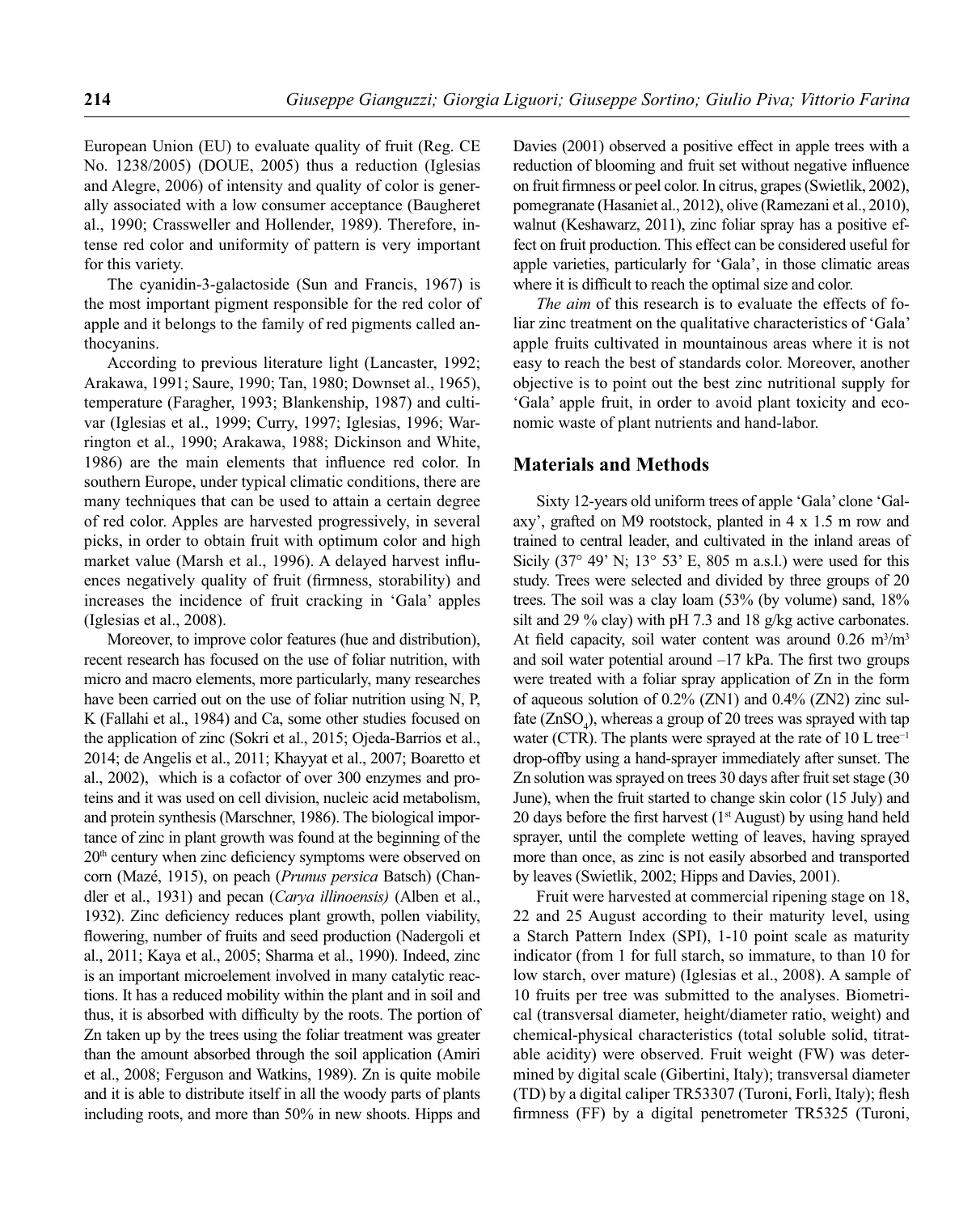Forlì, Italy); total soluble solid (TSS) by digital refractometer Atago Palette PR-32 (Atago Co., Ltd, Tokyo, Japan), titratable acidity (TA) expressed in  $g L<sup>-1</sup>$  of malic acid and pH using a CrisonS compact tritator (Crison Instruments, SA, Barcelona, Spain).FAS procedure based on digital images were used to determine percentage and intensity of color (Francaviglia et al., 2013). Each fruit was photographed with a digital camera and digital images were used to determine percentage and intensity of peel red color. Specifically, we used an algorithm that converts images from RGB to CIE L\*a\*b\* format, extracts the fruit from the image (removing the image background), and quantifies color characteristics as the weighed distance of each pixel in the image from a reference sample (best colored area interactively chosen from a well colored fruit) (Sortino et al., 2015). The output is an index ranging from 0 to 1 (identical to reference sample).

For those fruits with red cover color, a green-red threshold algorithm was used to obtain a separation of the total fruit area (number of pixels) into two sub-regions, cover color (closer to red) and ground color (closer to green). The pixel ratio was used to quantify cover color as a percentage of the total fruit area.

The output is an index for the cover color (CCI) ranging from 0 (not red) to 1 (red). Percentage of cover color (CCP) was calculated dividing the number of pixels of the red region by the number of pixels of the entire fruit area.

Yield per tree was measured by weighing and counting the total number of fruit per tree, at each harvest time, trunk circumference was measured at  $\sim$ 15 cm above the graft union. Yield efficiency and crop load were expressed as kilogram or number of fruit per trunk cross-sectional area (TCSA) or leaf area.

A sample of 20 leaves per tree were picked before the first treatment and at the last harvest date from the four canopy cardinal points on one-year-old branches, in order to analyze content of the zinc in leaves content before and after foliar Zn application.

Collected data concerning yield fruit quality and growth were compared by two-way analysis of variance (with picking as main factors) using SYSTAT procedures (Systat Software Inc.; Richmond, CA, USA).

#### **Results and Discussions**

Results revealed that yield and fruit quality of the observed trees were influenced by zinc foliar spray treatment in each harvest date (Table 1). More particularly ZN1 treatment improved quantity and quality of yield. The highest yield per tree was obtained in ZN1, whereas ZN2 did not differ significantly from the CTR fruit (Table 1). Yield improvement was caused by an increase of fruit size, rather than to the number of fruits, nevertheless, crop load was higher for ZN1 than for CTR and ZN2. Moreover, the highest yield efficiency was observed in ZN1 treatment, followed by the ZN2 and the CTR.

Regarding the influence of zinc on fruit quality, there were observed interactions among treatments and harvest times. About fruit CCI and CCP, as expected, results showed an increase from the first to the third harvest time. In fact, ZN1 and ZN2 trees significantly differ from CTR trees (Table 2) both in the first and in the second harvest: ZN1 affected CCI during the first harvest, whereas ZN2 did not differ significantly from CTR. During the second harvest both treatments influenced CCI, whereas during the third harvest, treated fruits did not differ from CTR fruits. This treatment shows a better peel color (intensity, extension and cover) which is considered a primary trait of selection for consumers (Ivascu, 2002) and therefore an appreciated parameter by the GDO (Sansavini et al., 2009). This CCP increase in ZN1 could be due to a progressive absorption of zinc.

Zinc treatment affected FW, in fact ZN1 fruit reached the best size in each harvest time. Moreover, there are no differences between ZN1, ZN2 and CTR trees for TSS and TA, and starch index (data not shown) in each harvest date. No variations of FF were obtained from the first to the last harvest, and compatible values for trade where obtained even in ZN1 and ZN2 fruits. Moreover, zinc treatment did not have a negative effect on calcium metabolism (Martin et al., 1976; Yogaratnam and Johnson, 1982), which, is notoriously linked with flesh consistency (Hipps and Davies, 2001). A good organoleptic balance with a TSS of 13 °brix and 5  $gL$ <sup>-1</sup> of TA (Table 3) was observed in all treatments (Sansavini et al., 2009).

Zinc treatment influenced the increase of fruit weight contrarily to other studies wherein bio-stimulants with zinc,

#### **Table 1**

Yield, No of fruit per tree, Yield efficiency and crop load of the observed trees sprayed with 0.2% (ZN1), 0.4% (ZN2) zinc sulphate (ZnSO<sub>4</sub>) and tap water (CTR). The values marked with different letters in the same column indicate significantly differences ( $p \leq 0.05$ )

| Treatments      |       | Yield (kg/tree) | No.of fruitsper tree |       |     |      |   |      |   | Yield efficiency (kg/cm <sup>2</sup> TCSA) Crop load (no.fruit/cm <sup>2</sup> TCSA) |  |     |  |      |  |
|-----------------|-------|-----------------|----------------------|-------|-----|------|---|------|---|--------------------------------------------------------------------------------------|--|-----|--|------|--|
| <b>CTR</b>      |       |                 |                      | 41.26 | 土   | 4.09 | a | 0.59 | 土 | 0.01                                                                                 |  |     |  | 0.14 |  |
| ZN1             | 16.10 | 3.85            | a                    | 39.36 | 一生一 | 4.97 | а | 0.74 | 土 | 0.02                                                                                 |  | -92 |  | 0.12 |  |
| ZN <sub>2</sub> |       | 2.89            |                      | 34.41 | 士   | 4.04 |   | 0.62 | 土 | 0.03                                                                                 |  |     |  | 0.2  |  |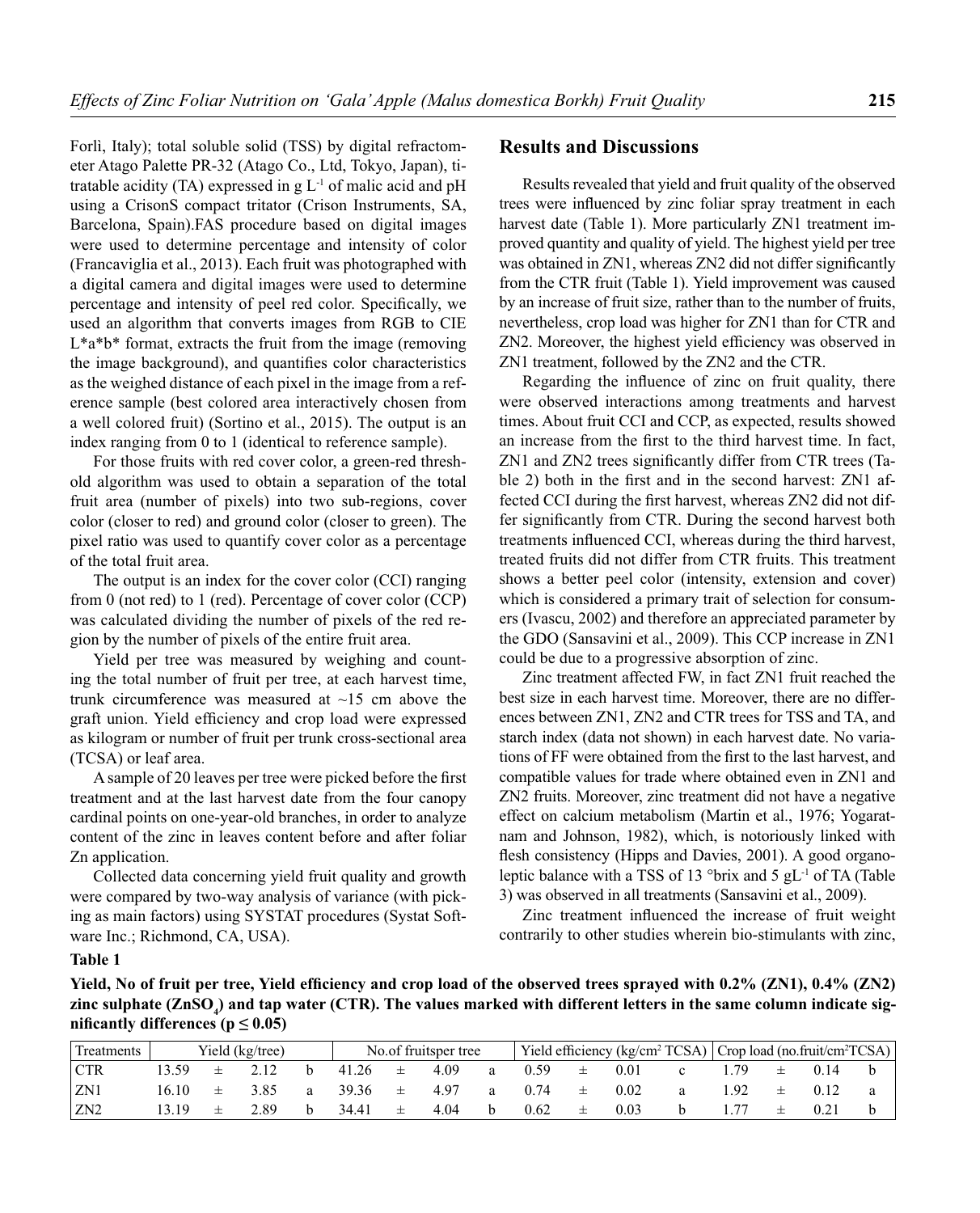#### **Table 2**

**Cover color index and cover color percentage of the observed trees sprayed with 0.2% (ZN1), 0.4% (ZN2) zinc sulfate**   $(\mathsf{ZnSO}_4)$  and tap water (CTR). The values marked with different letters in the same column indicate significantly dif**ferences** ( $p \leq 0.05$ )

| Harvest     | Treatments      |       |   | Cover Color index |             | Cover Color Percentage |   |       |    |  |  |  |
|-------------|-----------------|-------|---|-------------------|-------------|------------------------|---|-------|----|--|--|--|
|             | <b>CTR</b>      | 0.890 | 士 | 0.01              | d           | 43.93                  | 士 | 18.61 | e  |  |  |  |
|             | ZN1             | 0.903 | 士 | 0.01              | $\mathbf c$ | 64.54                  | 士 | 14.99 | dc |  |  |  |
|             | ZN <sub>2</sub> | 0.892 | 士 | 0.01              | d           | 50.79                  | 士 | 20.50 | de |  |  |  |
|             | <b>CTR</b>      | 0.916 | 士 | 0.01              | $\mathbf c$ | 70.59                  | 士 | 15.54 | bc |  |  |  |
| $_{\rm II}$ | ZN1             | 0.933 | 士 | 0.01              | b           | 90.85                  | 士 | 3.91  | a  |  |  |  |
|             | ZN <sub>2</sub> | 0.931 | 士 | 0.01              | b           | 88.33                  | 士 | 5.00  | ab |  |  |  |
|             | <b>CTR</b>      | 0.950 | 士 | 0.01              | a           | 90.42                  | 士 | 7.47  | a  |  |  |  |
| Ш           | ZN1             | 0.964 | 士 | 0.01              | a           | 94.24                  | 士 | 4.21  | a  |  |  |  |
|             | ZN <sub>2</sub> | 0.956 | 士 | 0.00              | a           | 93.00                  | 士 | 3.16  | a  |  |  |  |

**Table 3** 

**Pomological traits and chemical-physical parameters of Gala fruits (Mean ± SD). Fresh weight, Firmness, Total soluble**  solids content and Tritatable Acidity. The values marked with different letters in the same column indicate significantly differences ( $p \leq 0.05$ )

| Harvest | Treatments      | Fresh Weight $(g)$ |       |       |    | Firmness ( $kg \, cm^{-2}$ ) |       |      |    | Total soluble solids (brix <sup>o</sup> ) |          |      |    | Tritatable Acidity ( $g L^{-1}$ ) |          |      |    |
|---------|-----------------|--------------------|-------|-------|----|------------------------------|-------|------|----|-------------------------------------------|----------|------|----|-----------------------------------|----------|------|----|
|         | <b>CTR</b>      | 120.89             | $\pm$ | 16.28 | e  | 7.10                         | $\pm$ | 2.19 | ns | 13.75                                     | 士        | 0.12 | ns | 4.15                              | 士        | 0.28 | ns |
|         | ZN1             | 143.97             | $\pm$ | 20.31 | bc | 7.56                         | $\pm$ | 1.89 | ns | 13.50                                     | $_{\pm}$ | 0.17 | ns | 4.27                              | 士        | 0.44 | ns |
|         | ZN <sub>2</sub> | 135.38             | $\pm$ | 20.67 | cd | 7.82                         | $\pm$ | 1.96 | ns | 13.49                                     | $_{\pm}$ | 0.13 | ns | 4.31                              | $_{\pm}$ | 0.38 | ns |
|         | <b>CTR</b>      | 135.31             | $\pm$ | 20.03 | cd | 7.62                         | 士     | 2.37 | ns | 13.00                                     | $\pm$    | 0.14 | ns | 4.87                              | $_{\pm}$ | 0.34 | ns |
| l II    | ZN1             | 153.47             | $\pm$ | 18.88 | ab | 7.39                         | $\pm$ | 1.82 | ns | 13.35                                     | $\pm$    | 0.12 | ns | 4.48                              | 士        | 0.3  | ns |
|         | ZN <sub>2</sub> | 135.97             | $\pm$ | 17.94 | cd | 7.39                         | 士     | 1.86 | ns | 13.60                                     | $\pm$    | 0.16 | ns | 4.34                              | $\pm$    | 0.28 | ns |
|         | <b>CTR</b>      | 130.31             | $\pm$ | 20.27 | de | 7.83                         | $\pm$ | 1.98 | ns | 13.06                                     | $_{\pm}$ | 0.17 | ns | 4.50                              | $+$      | 0.29 | ns |
| l III   | ZN1             | 156.47             | $\pm$ | 21.78 | a  | 7.23                         | $\pm$ | 1.78 | ns | 13.55                                     | $_{\pm}$ | 0.16 | ns | 4.20                              | $_{\pm}$ | 0.24 | ns |
|         | ZN2             | 138.02             | 士     | 19.45 | cd | 7.48                         | $\pm$ | 2.20 | ns | 13.74                                     | 士        | 0.14 | ns | 4.34                              | 士        | 0.38 | ns |



## **Fig. 1. Zinc Content in Leaves. Before treatments (on June) and after treatment (on August). T1: 12g of zinc fertilizer; T2: 24g of zinc fertilizer; CTR: only water**

nitrogen, potassium and phosphorus were used (Fabbroni et al., 2007). Fruit firmness reached in all treatments a value that assures handling on a good post-harvest conservation and shelf life (Abbott, 1999).

Foliar diagnostic analyses showed that leaves accumulated zinc after the three treatments ZN1 and ZN2, but in the CTR trees, where it decreased because fruits used all the quantity (Figure 1). Finally, there was a significant difference of ZN leaf concentrations among all the treatments: the highest value was observed in the foliar ZN2 treatment.

## **Conclusions**

The foliar fertilization using Zinc increased fruit weight, cover color index and cover color percentage. This effect was influenced by the harvest date; it is increased from the first to the last one. Moreover ZN1 treatment influenced positively yield, yield efficiency and crop load.

Despite the effects of the ZN1 and ZN2 treatments do not differ significantly, the choice may be to adopt of the first treatment as it provides more economic and sustainable outcomes. Overall, the use of zinc foliar treatment in a mountainous environment for 'Gala' Cv may be a better choice to increase fruit quality. This better color quality may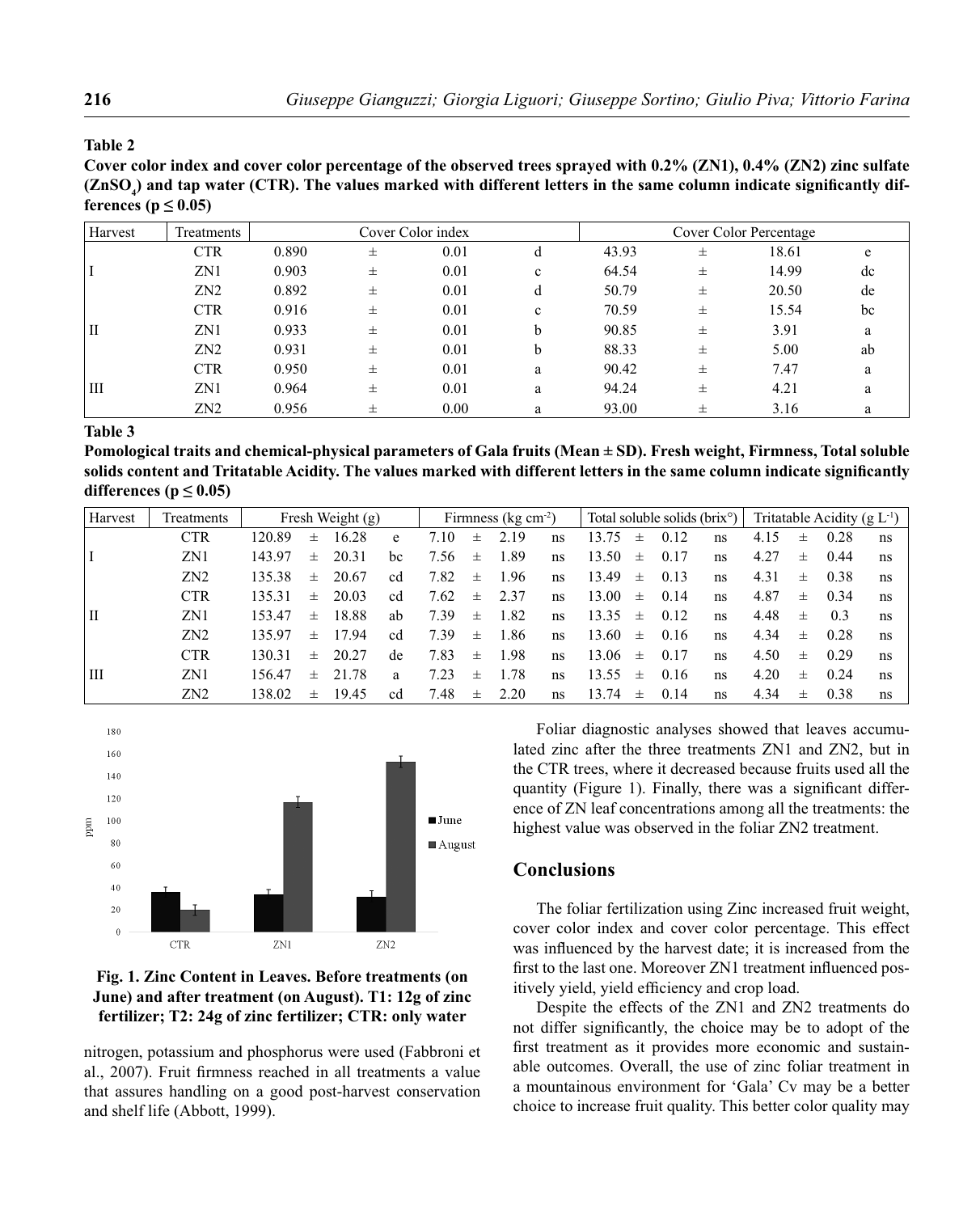contribute to enhance 'Gala' Cv commercialization at higher market prices and then higher income for the farmer.

## **References**

- **Abbott, J.A.,** 1999. Quality measurement of fruits and vegetables. *Postharv. Biol. and Technol*., **15**:207-225.
- **Alben, A. O., J. R. Cole and R. D. Lewis**, 1932. New developments in treating pecan rosette with chemicals. *Phytopathol.,* **22**: 979-981.
- Amiri, M. E., E. Fallahi and A. Golchin, 2008. Influence of foliar and ground fertilization on yield, fruit quality, and soil, leaf, and fruit mineral nutrients in apple. *J. of Plant Nutrition,* **31:**  515-525.
- **Arakawa, O.,** 1988. Characteristics of color development in some apple cultivars, changes in anthocyanin synthesis during maturation as affected by bagging and light quality. *J. of Japan Soc. of Hort. Sci*., **57**: 373-380.
- **Arakawa, O.**, 1991. Effect of temperature on anthocyanin accumulation in apple fruit as affected by cultivar, stage of fruit ripening and bagging. *J. of Hort. Sci*. **66**: 763-768.
- **Baugher, T. A., H. W. Hogmire and G. W. Lightner,** 1990. Determining apple packout losses and impact on profitability. Ap*plication of Agric. Research,* **5**: 343-349.
- **Blankenship, S. M.,** 1987. Night-temperature effects on rate of apple fruit maturation and fruit quality. *Sci. Hort.* **33**: 205-212.
- **Boaretto, A. E., R. M. Boaretto, T. Muraoka, V. F. NascimentoFilho, C. S. Tiritanand and F. A. A. MourãoFilho,** 2002. Foliar micronutrient application effects on citrus fruit yield, soil and leaf Zn concentrations and 65zn mobilization within the plant. Acta Hort., **594**: 203-209.
- **Chandler, W. H., D. R. Hoagland and P. L. Hibbard**, 1931. Little leaf or rosette of fruit trees. *Proceedings of the Society for Hort. Sci.,* **28**: 556-560.
- **Crassweller, R. M. and R. A. Hollender**, 1989. Consumer evaluations of 'Delicious' apple strains. *Fruit Var. J*., **43**: 139-142.
- **Curry, E. A.,** 1997. Temperatures for optimum anthocyanin accumulation in apple tissue. *J. of Hort. Sci.,* **72**: 723-729.
- **De Angelis, V., E. Sánchez and J. Tognetti**, 2011. Timing of nitrogen fertilization influences color and anthocyanin content of apple (*Malus domestica* Borkh. cv 'Royal Gala') fruits*. Int. J. of Fruit Sci*., **11**: 364-375.
- **Dickinson, J. P. and A. G. White**, 1986. Red colour distribution in the skin of 'Gala' apple and some of its sports. *New Zealand J. of Agric. Research,* **29**: 695-698.
- **DOUE**, 2005. Regolamento (CE) n. 1238/2005 della Commissione, modifiche del R (CE) n. 85/2004 che stabilisce le norme di commercializzazione applicate alle mele. *Registro Ufficiale*, n. L **200**: 22-31 del 30.07.2005.
- **Downs, R. J., H. W. Siegelman, H. W. Butler and S. B. Hendricks**, 1965. Photoreceptive pigments for anthocyanin synthesis in apple skin. *Nature*, **205**: 909-910.
- **Ebrahimi, M., M. R. Khajehpour, A. Naderi, and B. M. Nassiri,** 2014. Physiological responses of sunflower to water stress under different levels of zinc fertilizer. *Int. J. of Plant Production*, **8**: 483-504.
- **Fabbroni, C., A. M. Bregoli and G. Costa**, 2007. Mele più grosse e colorate con biostimolanti e nutrienti minerali organici "biggest and more colorful Apples with bio-stimulants and organic mineral nutrients". Rivista italiana di Frutticoltura e Ortoflori*coltura,* **69**: 14-17.
- **Fallahi, E., M. N. Westwood, M. H. Chaplin and D. G. Richardson**, 1984. Influence of apple rootstocks and K and N fertilizers on leaf mineral composition and yield in a high density orchard. *J. of Plant Nutrition*, **7**: 1161-1177.
- **Faragher, J. D.,** 1993. Temperature regulation of anthocyanin accumulation in apple skin. *J. of Exp. Botany,* **34**: 1291-1298.
- **Farina, V. and A. Mossad***,* 2011. Yield and fruit quality characterization of eight Old Sicilian Apple cultivars. *Int. J. of Fruit Sci.,* **11**: 264-275.
- **Ferguson, I. B. and C. B. Watkins**, 1989. Bitter pit in apple fruit. *Hort. Rev*., **11**: 289-355.
- **Francaviglia, D., Farina, V., Avellone, G., and R., Lo Bianco**, 2013. Fruit yield and quality responses of apple cvars Gala and Fuji to partial rootzone drying under Mediterranean conditions. *The Journal of Agricultural Science*, **151** (04): 556-569.
- **Hasani, M., Z. Zamani, G. Savaghebi and R. Fatahi**, 2012. Effects of zinc and manganese as foliar spray on pomegranate yield, fruit quality and leaf minerals. *J. of Soil Sci. and Plant Nutrition,* **12**: 471-480.
- **Hipps, N. A. and M. J. Davies**, 2001. Effects of foliar zinc applications at different times in the growing season on tissue zinc concentrations, fruit set, yield and grade out of culinary apples trees. *Acta Hort*. **564**:145-151.
- Iglesias, I., 1996. Influencia del material vegetal y del riego por aspersión en la cloración de variedades rojas de manzana (*Malus domestica* Borkh.). PhD, *Universitat de Lleida*.
- **Iglesias, I. and S. Alegre,** 2006. The effect of anti-hail nets on fruit protection, radiation, temperature, quality and profitability of 'Mondial Gala' apples. *J. of Applied Hort*., **8**: 91-100.
- **Iglesias, I. and G. Echeverría**, 2009. Does strain affect fruit color development, anthocyanin content and fruit quality in 'Gala' apples? A comparative study over three seasons. *J. Am. Pomol. Soc.*, **63**: 168-180.
- **Iglesias, I., G. B. Echeverría and Y. B. Soria**, 2008. Differences in fruit colour development, anthocyanin content, fruit quality and consumer acceptability of eight 'Gala' apple strains. *Sci. Hort*., **119**: 32-40.
- **Iglesias, I., J. Graell, G. Echeverría and M. Vendrell**, 1999. Differences in fruit colour development, anthocyanin content, yield and quality of seven 'Delicious' apple strains. *Fruit Var. J.,* **53**: 133-145.
- **Ivascu, A., V. Lazar and C. Petrisor**, 2002. Color variability correlated with fruit quality of different peach genotypes. *Acta Hort*., **592**: 501-506.
- **Kaya, M., M. Atak, K. M. Khawar, C. Y. Ciftci and S.** Özcan, 2005. Effect of pre-sowingseed treatment with zinc and foliar spray of humic acids on yield of commonbean (*Phaseolus vulgaris* L.). *Int. J. Agric. Biol*., **7**: 875-878
- **Keshavarz, K., K. Vahdati, M. Samar, B. Azadegan and P. H. Brown**, 2011. Foliar application of zinc and boron improves walnut vegetative and reproductive growth. *HortTechnol.,* **21**: 181-186.